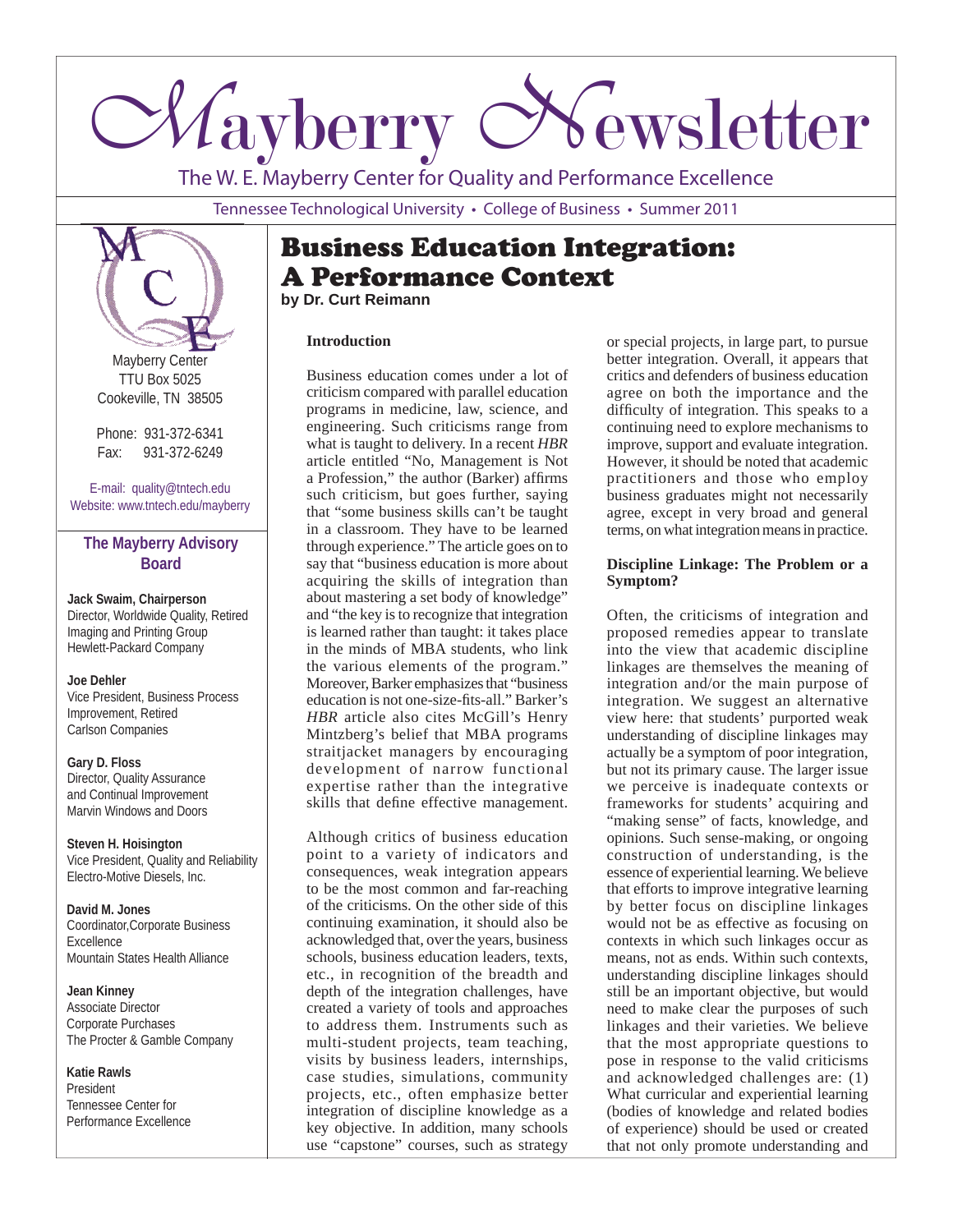#### PAGE 2

acceleration of integration but also appropriately illustrate meaningful applications of disciplines? ; and (2) How do we more directly seek to build students' *capacity* for experiential learning, so that it persists beyond formal education? Making explicit what is implicit in these questions: greater attention is needed to develop curricular and schoolbased mechanisms for accelerating student integrative understanding and building capacity for life-long learning.

#### **Integrating Contexts**

The common view of business disciplines is that each comprises a set of concepts, practices and tools sometimes called "bodies of knowledge". They lend themselves well to academic specialties, texts, courses and grading. They are also amenable to focused case studies that illustrate discipline bodies of knowledge but which also might help "stretch" understanding and show linkages across disciplines. However, such cases might also unwittingly reinforce specific, and perhaps narrow, bodies of knowledge and/or linkages. Our view is that the value of case studies or other "real-life" educational exercises and tools depends greatly upon their underlying context(s). We believe the appropriate questions are:

• How are contexts selected or designed to avoid narrow focus or "partial" or "contrived" integration? • If disciplines are linked in courses or cases with the view to enhance integration, how is context chosen or structured so that linkages used do not appear to define *the way* that the disciplines "connect"? • How might case study and curriculum designers anticipate and enable creative uses of disciplines, and of discipline linkages, without primary focus on such disciplines themselves?

Such questions shift the focus from discipline linkages to effective integrating contexts.

#### **Integrating Context: Characteristics**

In our attempt to shift the focus from discipline linkages to integrative contexts, we begin by seeking criteria that might help guide the development of such contexts. Integrating contexts should be:

• **Authentic:** Contexts should relate directly to relevant, important and enduring organizational purposes and requirements; •**Experiential:** Contexts should have high experiential content, revealing key aspects of organizations that business students and business graduates actually experience, and should be cognizant of, in their studies, subsequent work lives, and as consumers and citizens; •**Systems oriented:** Contexts should help students develop holistic views of organizations' larger purposes, strategies, objectives, requirements, and operations. This orientation should help promote the view that applications of business disciplines are varied and dynamic, not "cut and dried" or "packaged" routines; **•Broadly applicable:** Contexts should span across all sectors of the economy that employ business graduates - manufacturing, services, government and non-profit organizations; •**Open and Dynamic:** Contexts should readily accommodate changes in organizations' goals, business models, strategies, practices, technology and discipline applications; •**Tied to well-defined bodies of knowledge:** Contexts should be "building blocks" of business education; and •**Easily adapted to business education tools:** Contexts should lend themselves to texts, cases, projects and other pedagogical tools and mechanisms.

The above characteristics are intended to help focus on what we seek from broad integrating contexts - to aid in their selection, design, use, and evaluation. A central part of the "logic" underlying this set of context characteristics is that contexts accommodate all business disciplines, but that such disciplines arise as means, not as ends.

#### **Performance as a Context for Integration**

In previous newsletters, we have discussed topics in performance and performance management, including content, trends, and business education applications and coverage. Below we outline the potential utility of performance as an integrating context. By performance we mean organizations' achievements relative to key requirements, taking into account all stakeholders, including customers, employees, investors and the public.

By performance management (PM), we mean the concepts, practices, initiatives and tools to understand, manage, and improve organizations achieving their goals, built upon their purposes and strategies.

#### Included within PM are:

A systems orientation; derived from strategy and supporting strategy, taking into account the needs/ expectations of all stakeholders, as well as competitive factors; • Process understanding and management;

Comprehensive metrics/ measures/indicators and their uses, derived from purposes, strategies and goals, supporting "management by fact" and organizational alignment; Improvement: incremental and breakthrough;

Assessment; this includes analysis/trends/causation/comparisons/ benchmarks.

#### Performance versus Context **Characteristics**

#### **Authenticity**

Organizational performance is a core issue for all organizations: manufacturing and service firms, healthcare, education, government agencies at all levels, and non-profit organizations. Financial and non-financial measures of performance are in wide use and growing rapidly.

#### **Experiential**

Increasingly, leaders' and employees' performance is tied to organizational performance and, in many cases, subparts of such organizations. Important subparts of many organizations are built around business and technical disciplines. Also, as consumers and citizens, performance is a significant part of what is actually experienced or observed by students and graduates.

#### **Systems Orientation**

PM, including measurement and analysis, increasingly relies upon holistic views of performance - ones that trace performance and performance problems to "root causes." "Systems thinking" and "integration" are inherently related. However, the latter makes little sense if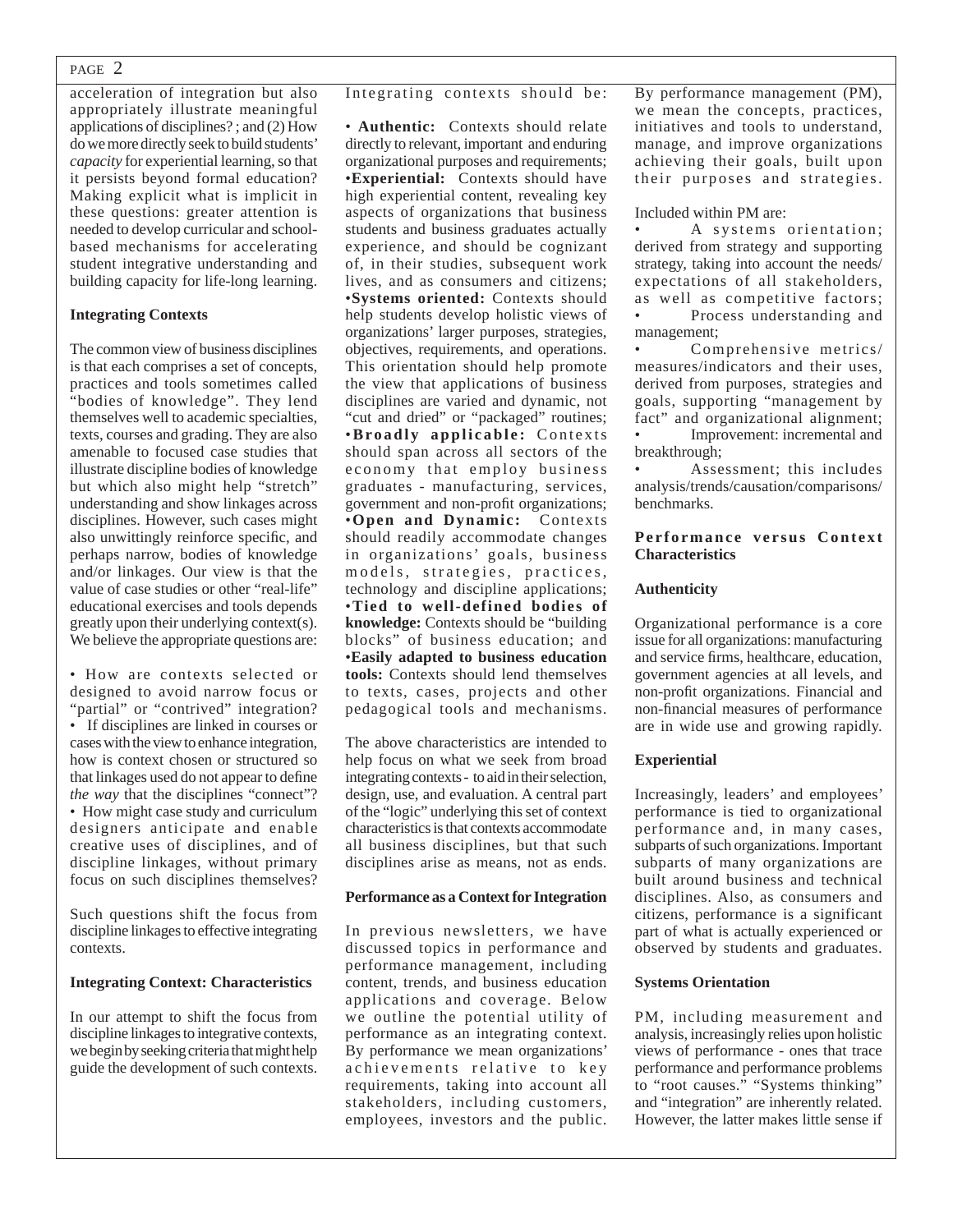it is not derived from the former. Systems thinking and performance goals "drive" integration and "drive" applications of business and other specialty disciplines. Changes in organizational goals and strategies can have major influence on applications of discipline knowledge.

#### **Broad Applicability**

Organizations in all sectors rely upon performance indicators of many types. Although organizations in different sectors might have quite different missions and goals, there are close parallels in their PM systems. This includes all aspects of efficiency and effectiveness.

#### **Open and Dynamic**

All elements of PM noted above are inherently open and flexible, because they are tied to real-time indicators used in decision-making. New areas of emphasis such as energy use, sustainability and innovation are easily accommodated. The availability of measures and comparisons accelerates the spread and diversity of PM practices. Because basic knowledge in business education is slower to evolve than applications of such knowledge, and performance drives applications, performance is an effective vehicle to capture organizational dynamics.

#### **Meaningful Body of Knowledge**

PM is a rapidly emerging body of knowledge. It is gaining in use and taking shape largely outside the academic arena. The elements of PM outlined above are common to most uses. However, PM is not yet an academic mainstream discipline. As a result, how it relates to other disciplines is not yet well described, even though in practice, PM relies upon all organizational subunits and their discipline-based bodies of knowledge.

#### **Adaptation to Business Education**

PM lends itself to holistic and to "before-after" cases. Students' and graduates' experiences as consumers and employees should be "awakened" via a performance outlook. Also, diagnosing "causation" is an important component of critical thinking. Such diagnosis can be applied to discipline performance and roles, and related to strategy. Of particular importance is the application of PM to understanding

varieties of business models, business model selection and evaluation. This is critical to bridging across strategy, goals, metrics and operations.

#### **Summary and Conclusions**

Business education tends to receive more criticism than other types of professional education. Inadequate integration of discipline knowledge appears to be the most persistent and far-reaching of the criticisms. However, overall, critics and defenders of business education seem to agree on the importance, difficulty and long-term experiential nature of integrative learning. Some argue that better treatment of discipline linkages is the key to improving understanding of integration. We pose an alternative view -

that inadequate understanding of discipline linkages is a symptom of the integration problem, not its cause. Moreover, we believe that building students' capacity for "sense-making" of business disciplines and of varieties of organizations, in school and beyond, would be enhanced via better integrating contexts, learned in school. Based on this view, we outline a set of characteristics we think contexts should have - ones that should strengthen such capacity building. Then, using organizational performance as a context, we make brief comments on how this context responds to each of the proposed context characteristics. Overall, a context based on performance would appear to be an effective choice for building capacity for long-term integrative learning.



*Dr. Reimann and Mayberry Graduate Assistant Tyler Hodge at the Quest for Excellence Conference*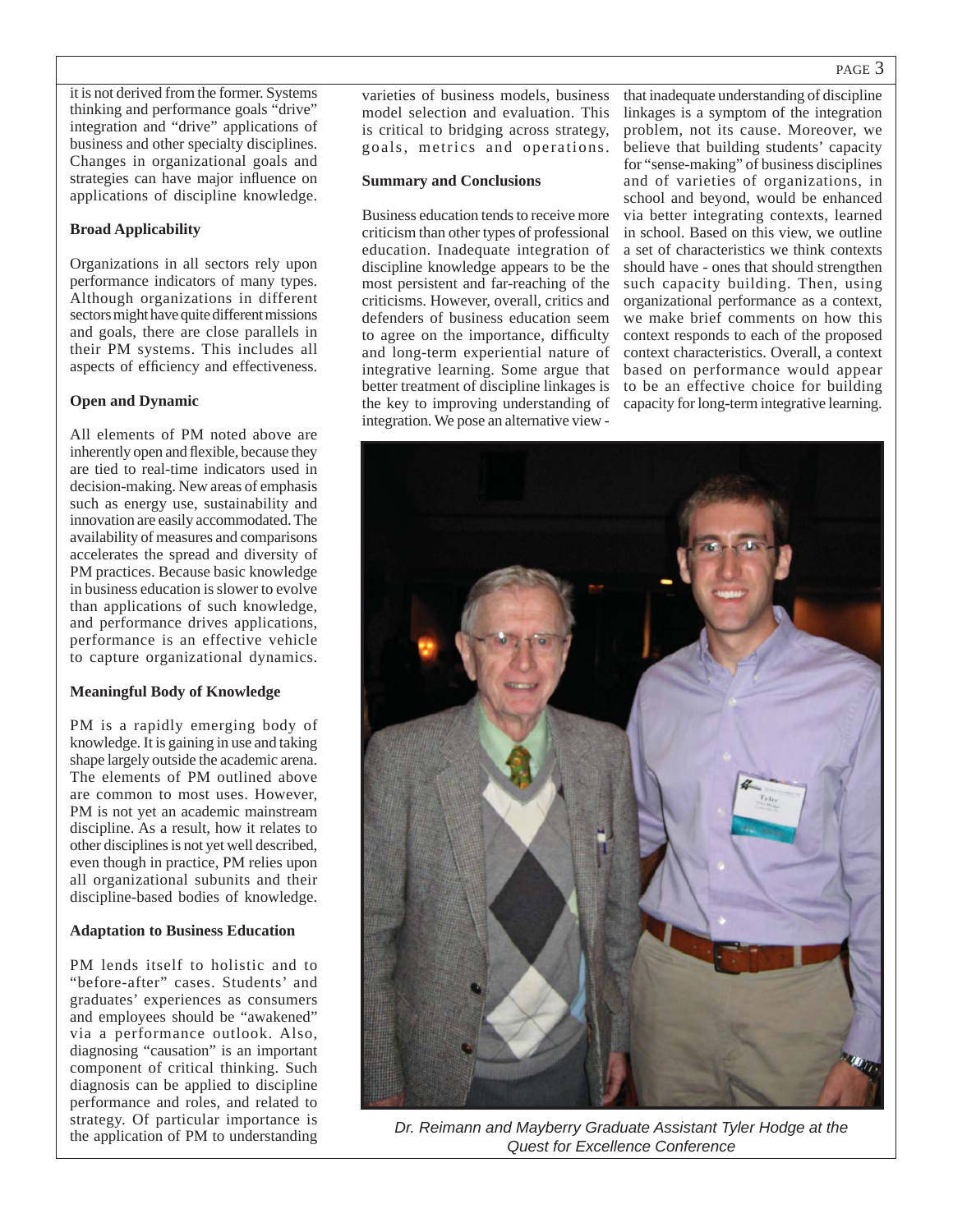# Activities and Accomplishments

• Dr. Curt Reimann serves as the Chair of the Quality Management Subcommittee of the Veterans Advisory Board of Dose Reconstruction (VBDR). VBDR, created by Congress, serves the Defense Threat Reduction Agency and the Department of Veterans Affairs. VBDR addresses veterans' compensation derived from exposure to radiation in WWII and in atomic testing following WWII.

• Dr. Curt Reimann serves on the advisory board of the TTU School of Interdisciplinary Studies and Extended Education (ISEE).

*•* Dr. Curt Reimann was the Keynote Speaker for the Asian Productivity Organization's (APO) Business Excellence Global Conference, in Singapore, Nov. 9-10, 2010. His keynote topic was: "Business Excellence: Great Progress...Greater Challenges"

While attending the APO Conference, Dr. Reimann also presented in two other conference events, as follows:

APO Training Workshop on "Expectations of Baldrige Stakeholders ;" and Panel Discussion on "Driving Excellence in Organizations."

• Dr. Nat Natarajan serves as the Assistant Dean of the College of Business and chairs the Assurance of Learning committee in the college.

• Dr. Nat Natarajan presented the paper "Performance of Private and Public Sector Banks in India: A Comparative Analysis," (with Ravi Jain) at the 41st National Annual Meeting of the Decision Sciences Institute (DSI), San Diego, CA. Nov. 20-23, 2010. It was published in the conference proceedings.

• Dr. Nat Natarajan presented the paper, "Emerging Economies: Are they Centers of Innovation?" at the third Doing Business in India International Conference, held at Institute for Financial and International Management, Bangalore, Dec. 16-17, 2010. The paper was published in the conference proceedings.

• Dr. Nat Natarajan serves on the editorial board of the *Journal of Quality Management*.

• Dr. Nat Natarajan facilitated the meeting on streamlining grant processing at TTU, November 2010.

• Tyler Hodge, the Mayberry Graduate Assistant 2009-10, served on the 2010 Board of Examiners of the Tennessee Center for Performance Excellence (TNCPE). In April 2010, he attended the Quest for Excellence conference in Washington, D.C.

• Josh Simer, the current Mayberry Graduate Assistant, received the 2010 TTU NCAA"Man of the Year" Award.

#### **Mayberry Advisory Board**

The Mayberry Advisory Board met on Tuesday, Nov. 2, 2010. The board members also participated in a panel discussion organized by the MBA students. Earlier they interacted with COB students during the reception and dinner on Nov. 1.

*If you would like to receive only the pdf version of the newsletter in the future please send an email to quality@tntech.edu.*

*Patrick Townsend (1941—2010)*

The Mayberry Chair team mourns the passing of Pat Townsend, a leader in quality at the national level, and an early contributor to and continuing advocate for the Malcolm Baldrige National Quality Award. In March 2006, Pat was the TTU Mayberry Lecturer.

Pat and his wife, Joan Gebhardt, authored nine books and hundreds of articles on quality management. Pat was an effective proponent for 100 percent employee involvement in quality, employee development and recognition, and organizationwide celebration of achievement. He practiced what he preached, demonstrating repeatedly the benefits to companies' bottom lines and employee growth.

Pat was a decorated 20-year veteran of the U.S. Marine Corps.

The Fall 2006 Mayberry Newsletter contains an excellent feature article about Pat Townsend, written by Ryan Swor, then Mayberry Graduate Assistant.

With the passing of Pat Townsend, the field of quality management has lost one of its finest, most effective and humane voices. We give thanks for his contributions to the Baldrige Award and to TTU.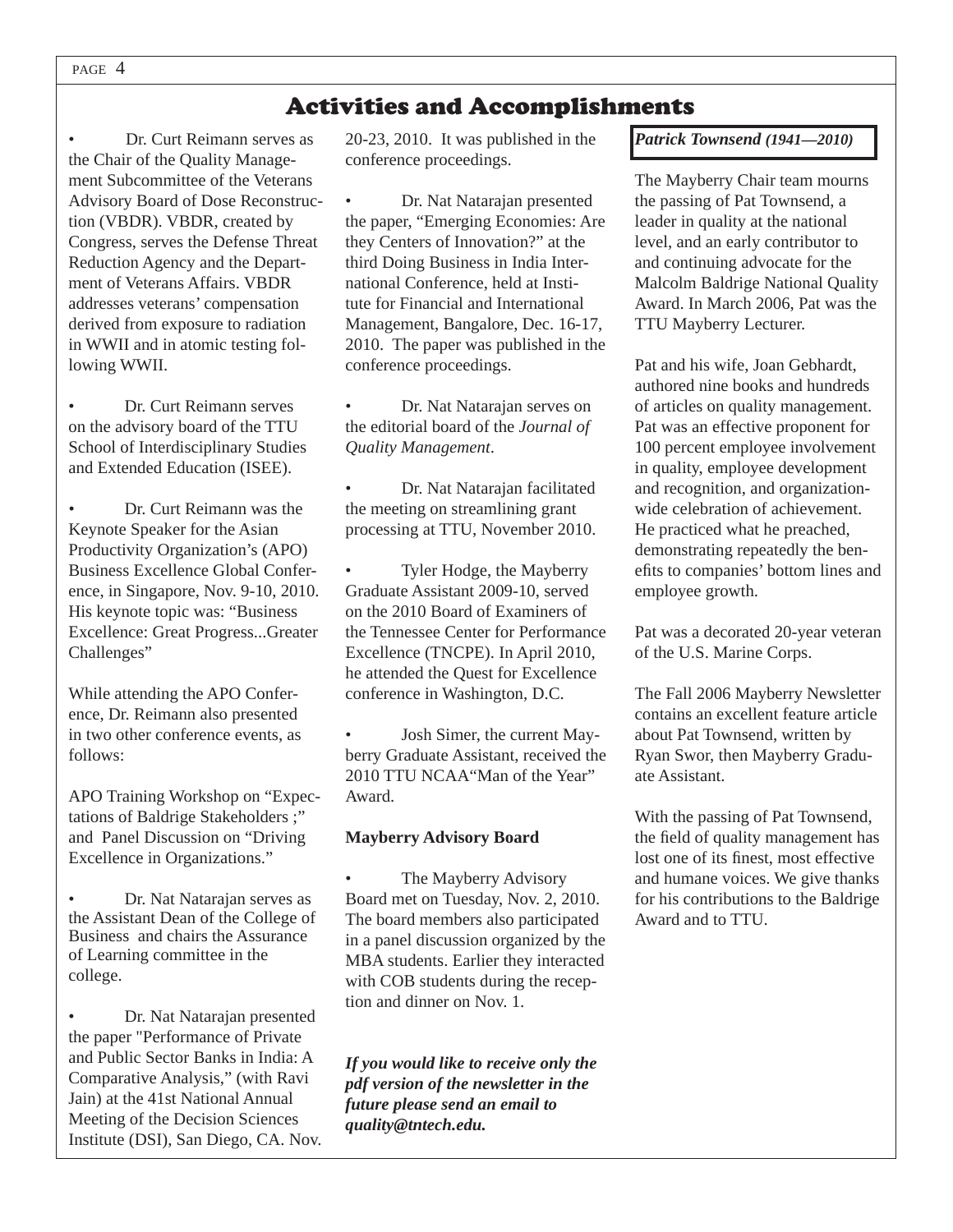## PAGE 5

## Life by the Numbers

#### R. Nat Natarajan

When I was completing my graduate studies more than 30 years ago in the field of operations research, a question that often came up in our class discussions was the practical relevance of the high power mathematical and statistical models we were being taught. The main concern was the lack of data that would make the models work. Soon after completing my doctoral studies, I reviewed a paper on scheduling which had more than a thousand references listed on the topic! The authors had concluded that despite the vast amount of research on the topic, very few of the techniques were ever put to use in industry. It all seemed a waste of enormous intellectual horsepower. Little did I realize then that those years were the cusp of an information revolution that would change the field forever. Fast-forward 25 years and we have the driver of a UPS delivery truck punching a few keys on a handheld device to solve a very complex 'traveling salesman' problem that would produce an optimal delivery schedule in a matter of seconds. Now a business can negotiate with customers on the phone, the delivery dates and price based on the results of a scheduling algorithm - one I might have reviewed years ago - produced in real time.

What has changed is the availability of data. Lack of data is no longer a constraint. In fact, many organizations are awash in it. One of the ways to turn data into value-adding knowledge is by feeding it to the models. Indeed, many organizations in both the profit and non-profi t sectors are using *business analytics -* as this marriage of data and algorithms enabled by information technology is called - to gain a competitive advantage. The use of analytical models (e.g., for stocking and promotional decisions by retailers, credit scoring and fraud detection, in medicine, sports, election campaigns and in other areas such as national security to fight terrorism) has become so pervasive that lay persons are not aware of the power such data exert over their lives. That is because these models work in the background, crunching massive amounts of data. In recent years, this power and the capabilities of these models and algorithms are being recognized through the articles and books written on them. They are elevating the scientific basis of decisions in the field of medicine. It has given rise to evidencebased medicine, i.e., making decisions among alternative treatments based on statistical research and evidence. Clearly, business analytics is improving productivity on a large scale in industry, whether it be in the routing of delivery trucks or optimizing revenue and fuel consumption of airlines. Now some schools have started offering graduate programs in business analytics.

One area where these business analytics and models have been particularly effective is in prediction. They have proved to be far superior to the judgment of humans because they aggregate and embody collective knowledge of many experts as opposed to the wisdom of an individual expert. Models are repositories of aggregate knowledge that a single expert does not possess and probably could never possess. They do not suffer from information overload and the cognitive biases and the shortcomings humans have in dealing with many variables and uncertainty. In fact, the models crunch huge amounts of data very quickly. When properly formulated, these models can quantify the impact of each factor that affects prediction and also provide a measure of accuracy involved in estimating the weights for each factor. Experts, whether they are loan officers in a bank or managers of baseball teams or physicians are yielding - albeit reluctantly - in face of irrefutable evidence about the superiority of the models, to the predictions made by models. That does not mean they have to defer to the model completely all the time. The intuition of the experts honed by years of experience is still valuable. For instance, a seasoned manager like Tony La Russa uses models to make pitching and batting line-up decisions, but also employs his instincts to take into consideration intangibles like motivation and morale that individual players bring to the team or a match. These intangibles which do not lend themselves to quantification may be beyond the pale of the models. Similar approaches can be used by human resource managers in their hiring decisions. This is probably the appropriate way to harness the power of these models, i.e., by blending their results with human judgment wherever that judgment is relevant, but does not lend itself to modeling. Experts are not about to be put out of business by equations. They will leave it to the models to do the prediction but put their domain knowledge to a different use by asking the right questions about issues that are to be modeled, suggesting the variables to be included in the model and the type of hypotheses to be tested.

In a free and open society like ours, the use of these models and the data mining practices have enormous implications for privacy and civil liberties. For instance, by expanding the scope of what can be considered as suspicious activity these tools have vastly increased the capabilities of governmental organizations to spy on citizens. In 2008, departments of Justice and Homeland Security and a group of American police chiefs unveiled the Orwellian sounding, "Suspicious Activity Report—Support and Implementation Project," to gather, report and share information on behaviors and incidents deemed suspicious that could be tied to crime and terrorism. The information can lead police to question people who may be using binoculars, taking notes, drawing diagrams, or changing their appearance. These projects become public knowledge because they are tax payer funded and are subject to legislative scrutiny and media spotlight. What generally goes unreported are the activities of private firms that collect huge amounts of data on individuals and later sell the data to the government agencies. These important issues get only a brief mention here because this is not the appropriate forum for their discussion. However, these applications are being vigorously debated in other channels and forums.

The application of data mining and modeling that is proving to be quite con-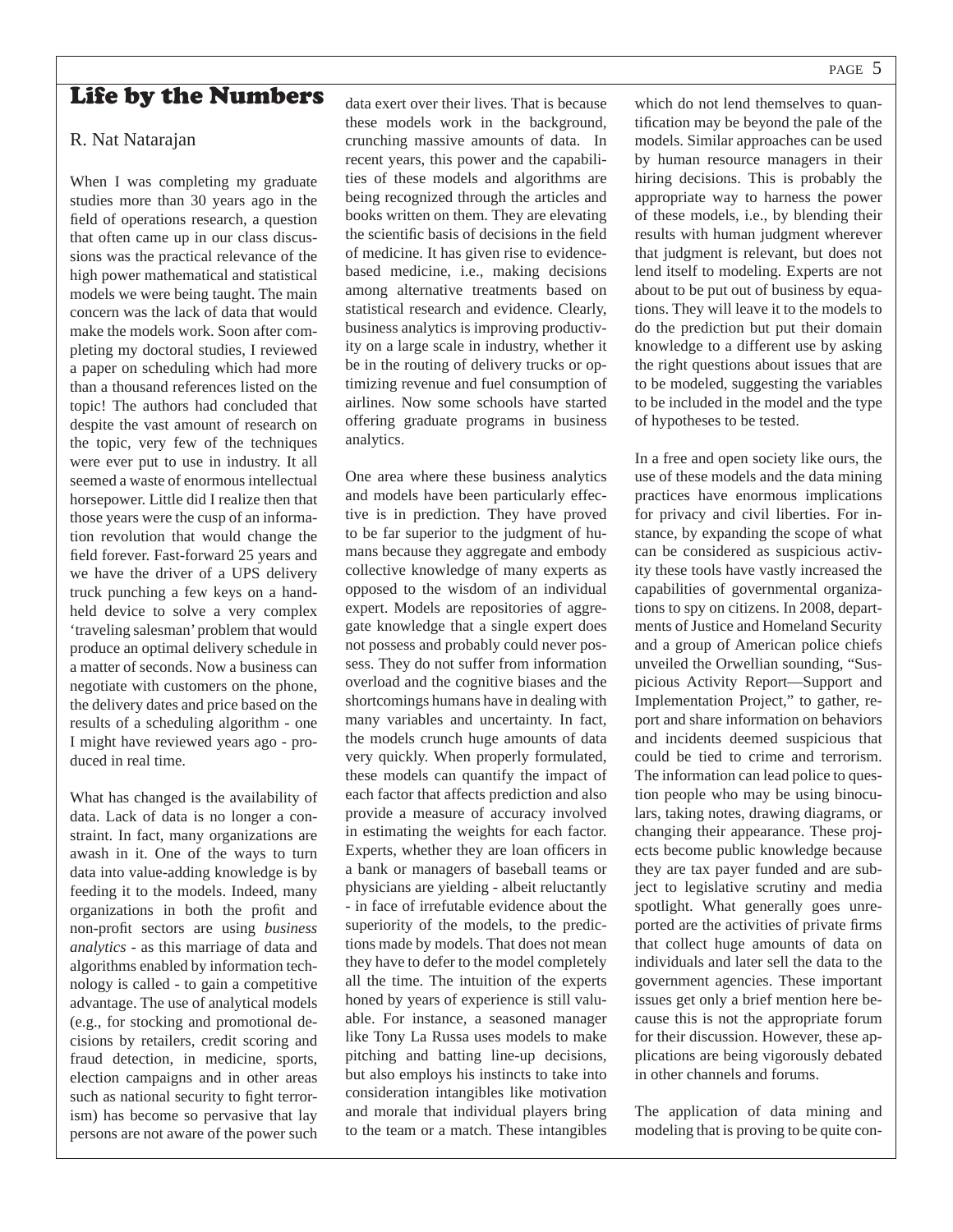#### PAGE 6

troversial is the monitoring of actions of employees in the workplace with the intent of improving productivity. It is one thing for businesses to apply these tools for, say, optimizing inventory levels in the supply chain to improve the bottom line but quite another in terms of their implications when they are being used to drive behaviors of employees. Workforce management software is used to identify and reward productive workers. At IBM, complex productivity models are used to minutely analyze how a particular consultant's skill sets and experience matches with the requirements of a project. Like a basketball coach deciding which particular player best matches up against the other team, the consultant is either assigned to the project or "stays on the bench." What about employees performing more routine and mundane jobs that do not require high skills? They do not have the luxury of staying on the bench while being on the company payroll. Assigning people to jobs is not an issue here. Their jobs are considered as commodities which can be performed by other, interchangeable employees. Service and office jobs are often treated like the ones in an industrial assembly line.

In one sense, all this is a continuation of what was started about a hundred years ago by Fredrick Winslow Taylor and Frank and Lillian Gilbreth with the application of the principles of the scientific management school in industry. The trend in going to extreme lengths to boost efficiency also continues from those days. Frank Gilbreth, a founder, along with his wife Lillian, of the field of industrial engineering, discovered that you could cut the time it took to shave if you used two razors at oncebut gave up on the idea when he found that it took an additional two minutes to bandage the resulting wounds! These days, in Japan, some companies monitor how often their employees smile at customers! These ideas were lampooned in cartoons and movies of those days by efficiency expert characters running around with stopwatches. That tradition continues as well with jokes like "Which 18 hour shift do you want to work?"

The impetus for all the minute measurements and modeling comes not only from considerations of traditional bottom line but also from the recent emphasis on performance measurements in both the private and public sectors. It has manifested itself in organizations developing detailed metrics to produce what are variously called scorecards, report cards and dashboards, to measure performance. Popular performance improvement methodologies like Six Sigma emphasize data-based decision making. Increasingly, these measurements, especially in the field of education and healthcare, are focused on outcomes. For example, The Tennessee Board of Regents has changed its basis for funding its member schools from student enrollment to student graduation and retention. While the for-profit sector always had very clearcut outcomes like profits and earnings and accepted accounting standards to measure them, it is not always clear if outcomes can be meaningfully defined and measured in education and healthcare. In the field of education, one can question the validity of metrics like graduation rates. Also, such metrics encourage the tendency to measure what is easy to measure e.g., number of diplomas handed out or number of patients treated rather than measures that matter i.e., long term effects of improved learning or health.

In K-12 education, this measurement and modeling movement has gone one step further. Shrinking budgets have often meant that the funding for the school systems has to be justified by numbers. Now, additionally, teacher pay and promotions are also being determined by the numbers game. Typically, the key metrics used are student test scores. In the field of education that is unaccustomed to rigorous performance measurements, all this is causing stress, turmoil and controversy. In the Atlanta school district, targets are set for test scores of students. School staff members (teachers and administrators) achieving the targets are rewarded bonuses which are tied to high test scores. Teachers have to submit detailed weekly reports on how their pupils are doing in practice tests and assignments. Goals are ratcheted up as schools that meet targets are given tougher goals to meet in the following year. Schools live or die by test scores. The schools that meet the targets are recognized in an annual event. High performers are given more visibility, literally, with teachers from such schools seated close to the front while their counterparts from the schools that did not meet the targets are seated in the back of the hall!

In Los Angeles school system, a different method is being used to measure teacher effectiveness. While it is based on test scores, unlike the method used in Atlanta, Los Angeles is not measuring the achievement relative to set goals. At the heart of this evaluation is a controversial statistical model that measures the value-added by a teacher. The data for variables such as child's family income and background are plugged into the model to project test scores. The value-added or value-subtracted by the teacher is the difference between actual test score and the projected test score. The results for 6,000 elementary school teachers revealed huge variations. The students of teachers ranked in the top ten percent of effectiveness had math scores which were 25 percentiles higher and English scores which were 17 percentiles higher than those students who had teachers in the bottom ten percent of effectiveness. The results have caused an uproar among the teachers and administrators who have to live with the implications.

The obvious shortcoming of these methods is that outcome measurement is incomplete as they measure only test scores – perhaps because such data are readily available. A non-obvious shortcoming is that they do not tell us much about what characterizes effective teaching. If the specific practices of effective teachers are known and shared, they could be emulated by other teachers. This is likely to work better than seating them in the back in a recognition ceremony. The practices noted above could also lead to changes in teacher hiring and training practices.

In this area, the education sector could learn from healthcare. Thanks to "100,000 and million lives saved" campaigns launched by Don Berwick and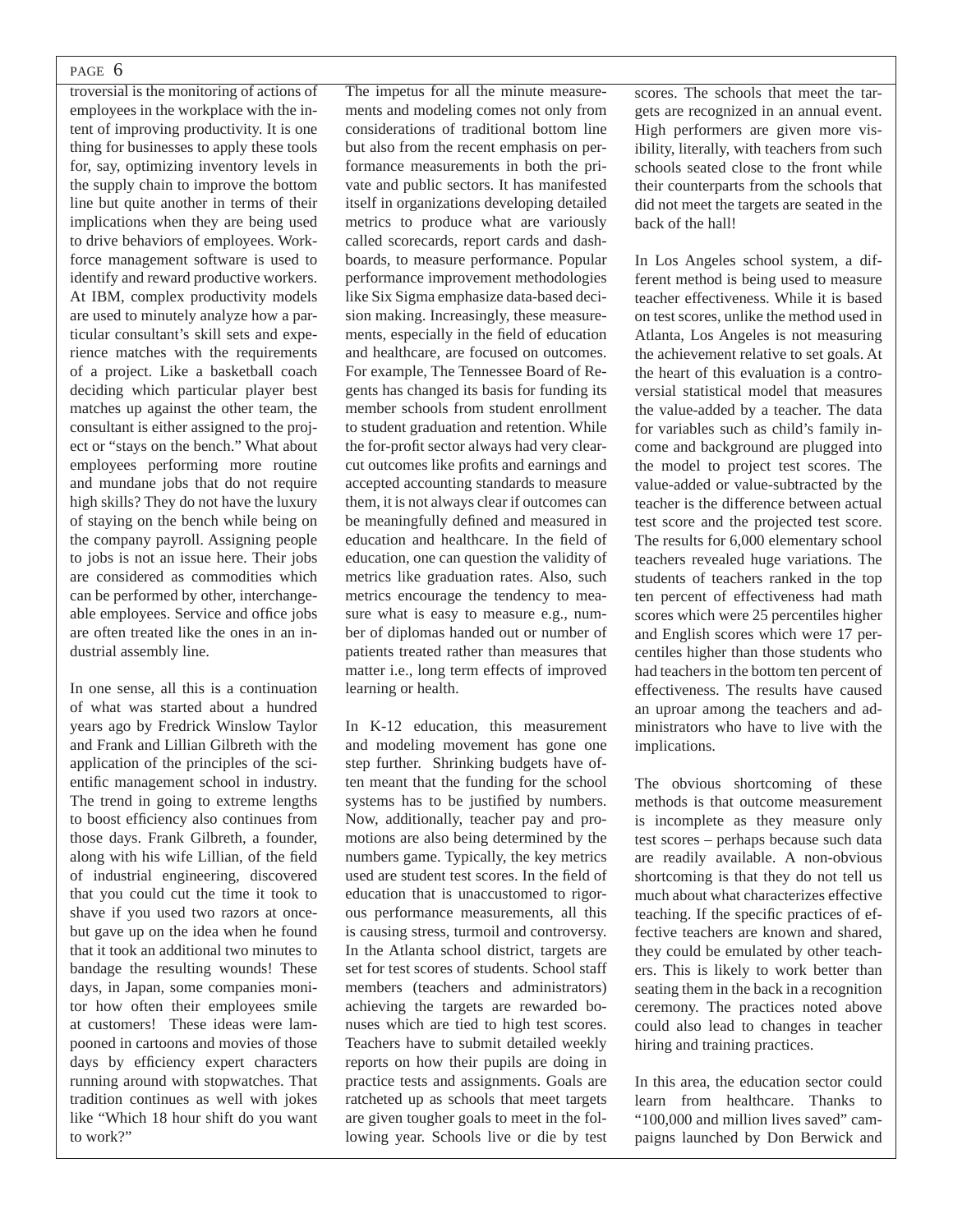other demonstration projects which are backed by statistical modeling of the data, we have learned a lot more about what works and what does not work in improving patient safety.

Discovering what effective teachers do requires learning more about the cause and effect relationships between student performance and teaching practices. Such studies can be expensive. The Bill & Melinda Gates Foundation invested \$45 million to develop "fair" and "reliable" measures of teacher effectiveness. In its two-year national project 3,700 teachers are being evaluated on multiple measures. The data includes, among others, videos of teachers interacting with students, student surveys, examples of students' work, number and frequency of tests and assessment of a teacher's ability to judge students grasp of the material.

A deeper concern about the use of measurements and modeling to justify bonuses and rewards is the incentive effect that comes into play. If one does not make the numbers and the stakes are high, there is an incentive to "make up" the numbers. Researchers Brian Jacob and Steven Levitt found that minor shifts in teacher incentives affected cheating in the Chicago school district. According to the study, the higher the incentives, the higher the level of manipulation. In Atlanta, 13 of 22 schools that received bonuses for meeting testing targets were also on the state's "severe" list of schools with high numbers of suspicious erasures of test answers!

Perhaps there are some lessons to be learned from the life of Robert McNamara, the U.S. secretary of defense during the Vietnam war. He was the quintessential numbers man, the archetypal rational manager, the whiz kid who pioneered the use of the quantitative approach in business. This approach worked brilliantly for him at Ford Motor company (where he was a senior executive before joining the government) in part because in those days, at Ford, there were hardly any systems, measurements or accounting procedures to speak of. The idiosyncratic Henry Ford did not believe in accounting and had fired all the accountants. But it was a very different story when McNamara applied systems analysis to decisions concerning the Pentagon and the war. The approach failed miserably. People in the field supplied him with whatever body count or kill-ratio data he was looking for. In his memoirs (*The Fog of War*) he confessed that he did not quite understand the variables of the war and its fast changing dynamic. That is an important lesson - models can do a lot of harm if they do not capture the essential aspects of the phenomenon.

Today, we know how to address this problem, but implementation of the solution could be cost-prohibitive. First, generate more knowledge about the underlying phenomenon by multiple controlled experiments, and then use the results to develop the model and test its validity. The tools and data gathering capabilities were limited during McNamara's time and could not accommodate the new information arising out of rapidly changing conditions. Therefore, the second lesson is the need for developing models which are robust and can adapt to a wide variety of conditions, e.g., how should delivery trucks be rerouted if there is a sudden traffic jam or an accident.

I believe that the movement towards data mining and modeling in all spheres of life is inexorable and irreversible. In Plato's allegory, man is forever chained in a cave and can perceive the events around him only by the shadows he sees on the wall. Likewise, we are going to make sense of the complex social, physical and natural phenomena only though the lens of models. But in this brave new world, we do not have to relinquish control to the models. It is all the more important that we exert control by paying very careful attention to their design and use.



*Left to Right: Jean Kinney of the Mayberry Advisory Board, Dean Dr. James Jordan-Wagner and Dr. Curtis Armstrong of the College of Business, and TTU President Dr. Robert Bell.*